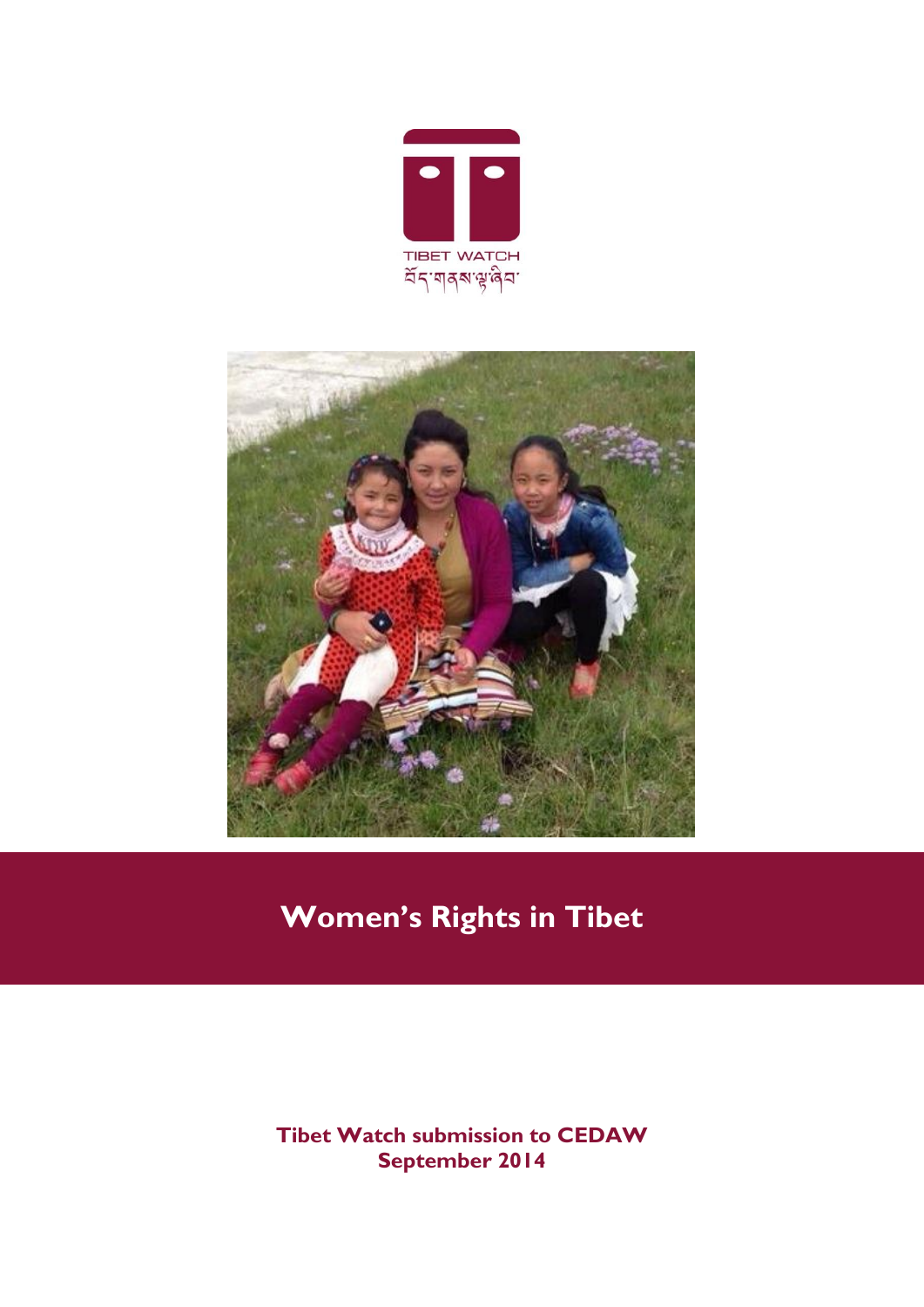# **Women's Rights in Tibet**

Submission to

the United Nations Committee on the Elimination of Discrimination against Women in advance of the review of the combined seventh and eighth periodic reports of the People's Republic of China (CEDAW/C/CHN/7-8)

September 2014



Tibet Watch works to promote the human rights of the Tibetan people through monitoring, research and advocacy. We are a UK registered charity (no. 1114404) with an office in London and a field office in Dharamsala, India. We believe in the power of bearing witness, the power of truth.

www.tibetwatch.org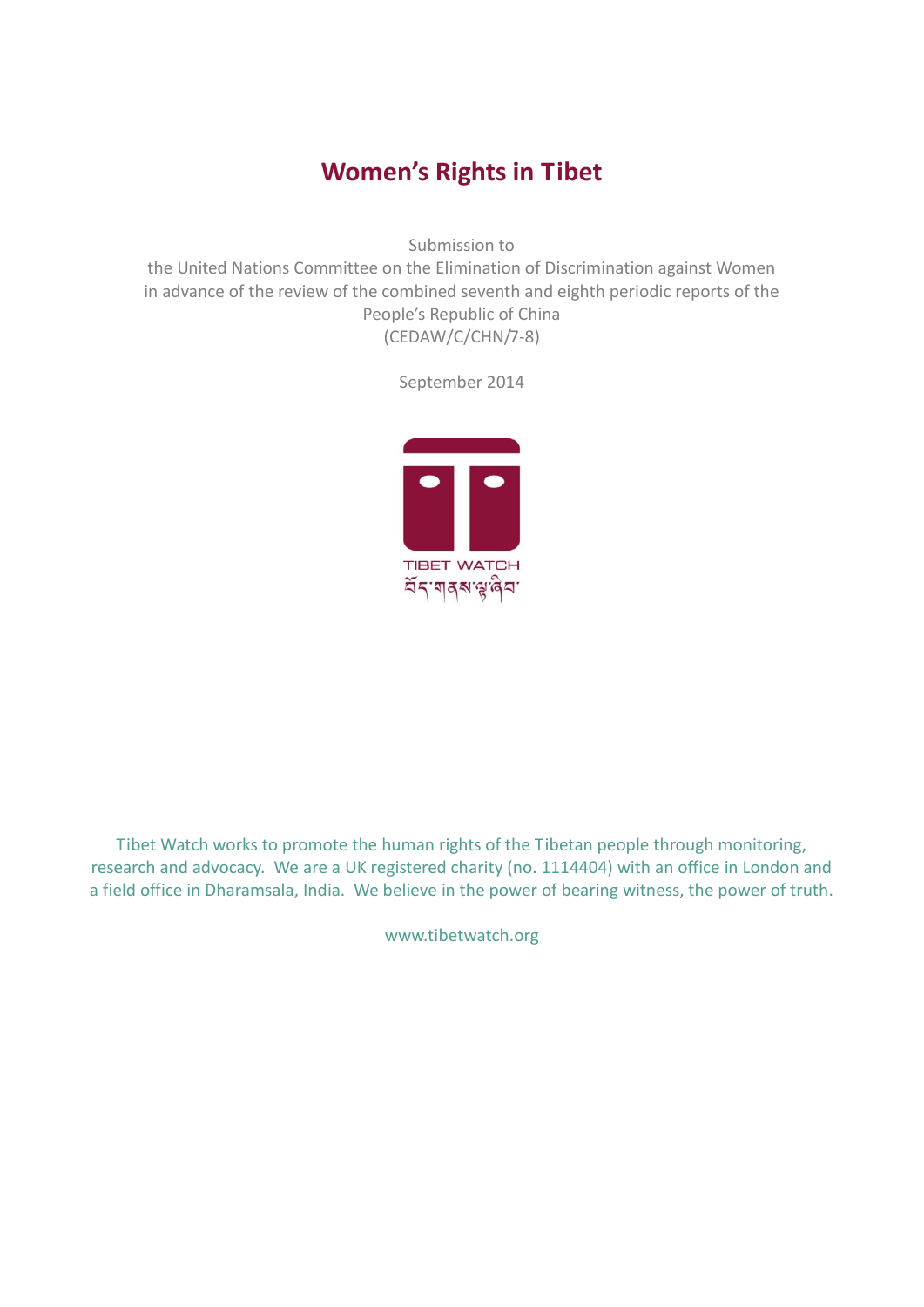# **Contents**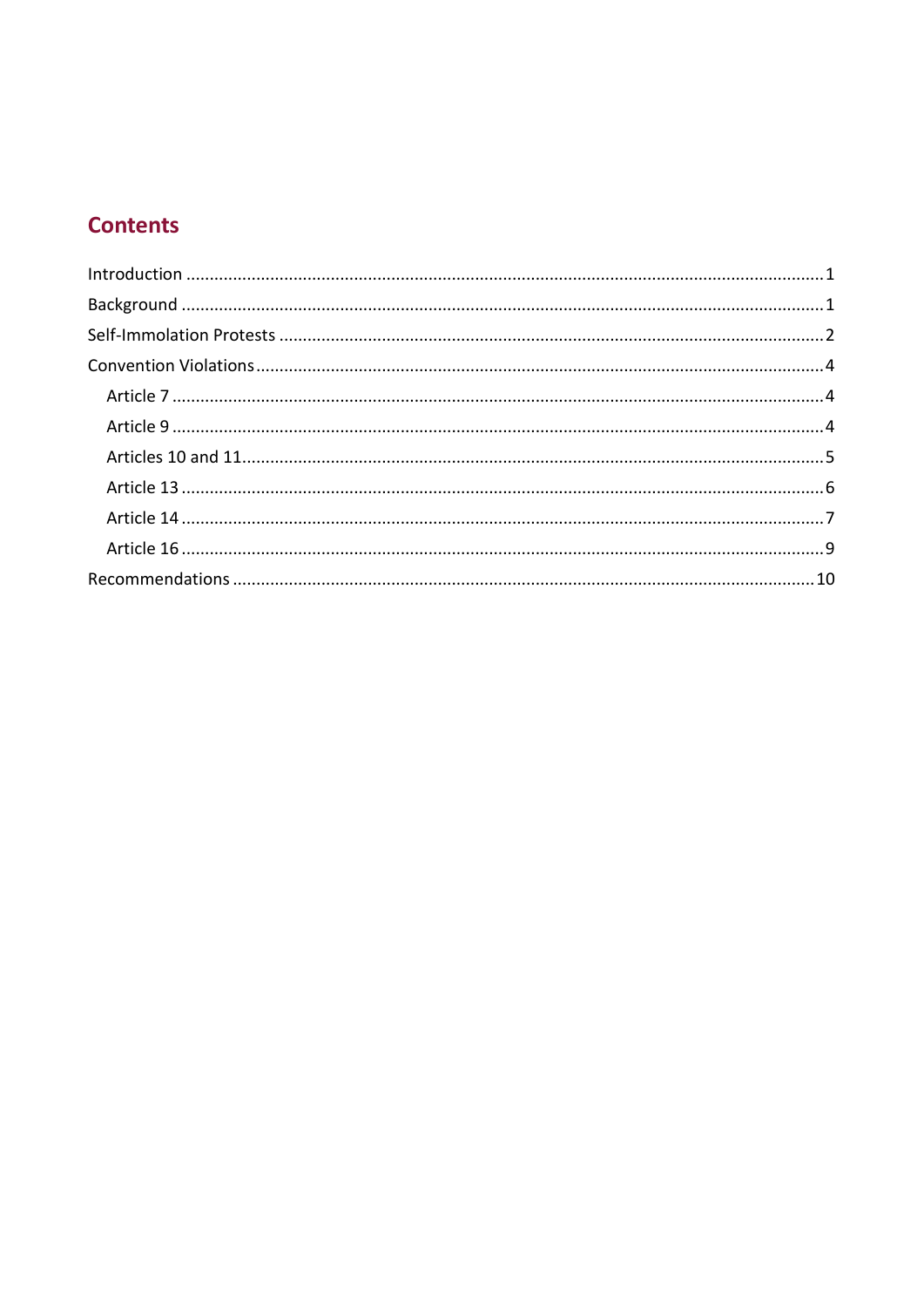# <span id="page-3-0"></span>**Introduction**

Tibet Watch works to promote the human rights of the Tibetan people through human rights monitoring, research and advocacy. We are a UK registered charity, established in 2006, with an office in London, UK, and a field team based in Dharamsala, India. The majority of our staff are Tibetan, with first-hand experience of the occupation.

We document and expose the ongoing human rights abuse in Tibet using a wide range of sources, although our information is primarily based on interviews and witness testimony. We believe that accuracy is vital in our work and all of the information we record is carefully verified and corroborated before being published. We also carry out thematic research and collaborate with academic and NGO partners as appropriate.

We have previously provided evidence to the Committee on the Rights of the Child, the Committee Against Torture and engaged in the Universal Periodic Review process. We also provide regular briefings to the UK Foreign and Commonwealth Office.

Throughout this report we have used Tibetan place names, with the full location details and the Chinese version of the name provided in the footnotes.

### <span id="page-3-1"></span>**Background**

<u>.</u>

China invaded Tibet in 1950. Its occupation has resulted in approximately 1.2 million deaths and the imprisonment and torture of thousands more. Tibetans have suffered severe human rights abuses that continue to this day and peaceful protests by Tibetans have repeatedly been brutally suppressed by China's security forces. Many areas in Tibet currently remain under military lockdown.

State violence against Tibetan women is a regular occurrence in the period since China's last review. The most recent incident documented by Tibet Watch took place in August 2014 when ten Tibetans were seriously injured after security forces opened fire on a peaceful protest in Derge County.<sup>1</sup> The violence took place after the village leader complained that Chinese officials had harassed female members of the community dance troupe. Many of those detained in the subsequent clampdown were women, including Y L, TW, Y D and Y P. Earlier this year, in July 2014, a female protestor was hospitalised after being severely beaten in Dechen County, during a peaceful protest against mining $^{23}$ .

Last year, on 6 July 2013, Chinese security forces opened fire on a Tibetan crowd who had gathered to celebrate the Dalai Lama's birthday in Dawu County<sup>4</sup>. Tibet Watch was able to identify 14 of those injured, including a monk who was shot in the head and one woman, a nun named D. Another nun, LC, was arrested during the same incident, beaten in detention and hospitalised as a result of the injuries sustained. Meanwhile, a third woman, a nun named W from Gedun Choeling nunnery, was beaten and sustained a broken arm after attempting to visit one of the victims in hospital. Meanwhile, in 2009, the Central Tibetan Administration reported that six Tibetan women had been shot during protests against the forced resettlement of families in Dawu County.<sup>5</sup>

<sup>1</sup> Lochung township, Derge County, Kardze Tibetan Autonomous Prefecture (TAP), (Chinese: Luoxu township, Dege County, Ganzi TAP), Sichuan Province

<sup>&</sup>lt;sup>2</sup> "Chinese police crack down on Tibetans over mining protest", Central Tibetan Administration, 2 July 2014, http://tibet.net/2014/07/02/chinese-police-crack-down-on-tibetans-over-mining-protest/

<sup>&</sup>lt;sup>3</sup> Martak village, Yamayultso township, Dechen County, Dechen TAP, (Chinese: Deqin County, Deqin TAP), Yunnan Province

<sup>&</sup>lt;sup>4</sup> Dawu County, Kardze TAP, (Chinese: Daofu County, Ganzi TAP), Sichuan Province

<sup>&</sup>lt;sup>5</sup> "TGIE reports six Tibetan women shot during protest in Tawu", Free Tibet, 26 May 2009, http://freetibet.org/news-media/pr/2009-archive-1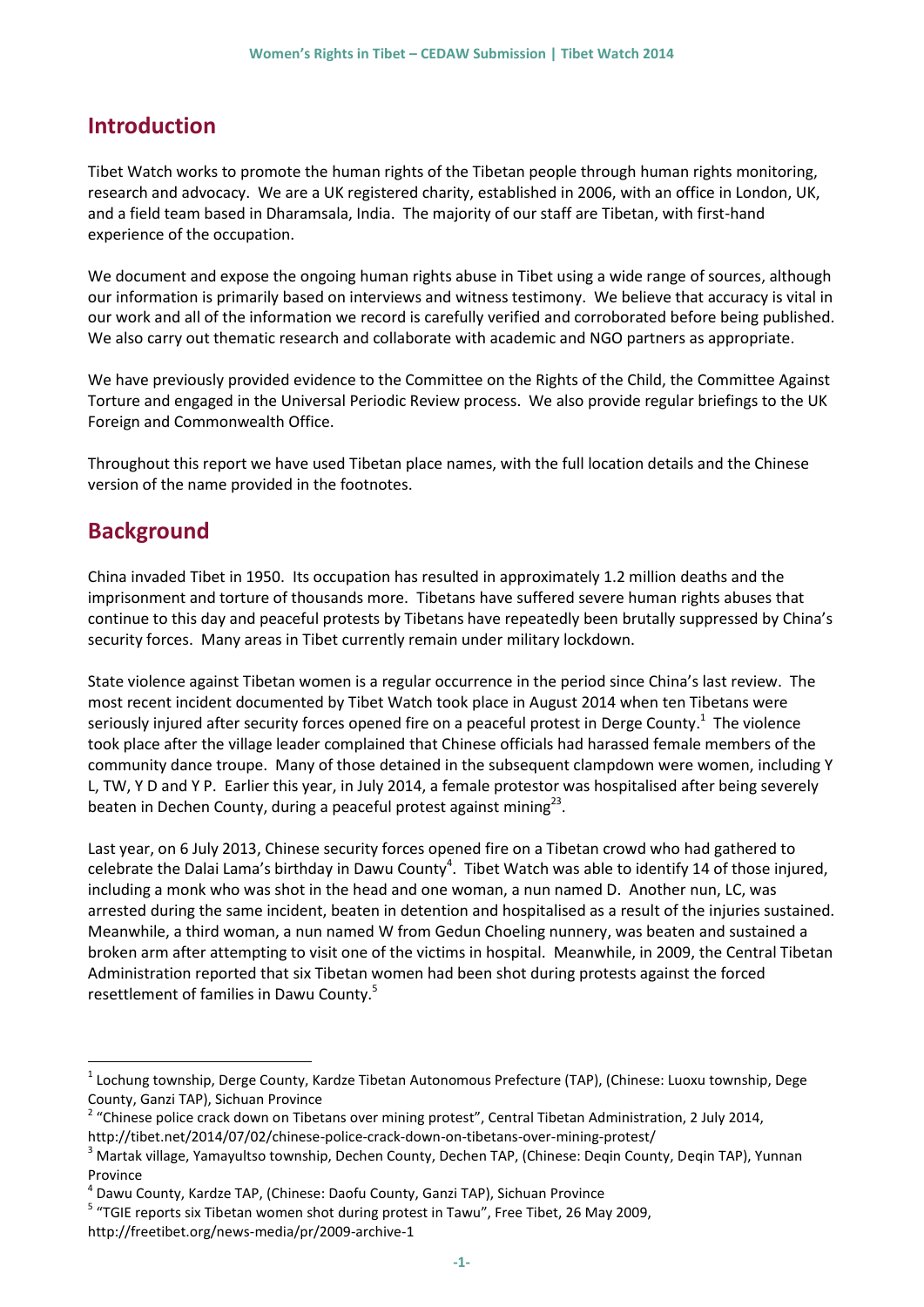### **Self-Immolation Protests**

In recent years, many of the people of Tibet have protested Chinese rule of their country via self-immolation. Many of these were women. Most recently, on 29 March 2014, a 31-year-old nun named Dolma self-immolated near Bhachoede Monastery in Bathang County<sup>6</sup>. Tibetans who witnessed the event extinguished the flames and took Dolma to hospital. Shortly afterwards Chinese security forces arrived and prevented any local people from entering the hospital. Consequently, her current condition remains unknown. Of the 129 Tibetans who have self-immolated to protest Chinese rule, 19 are women. The table below provides basic details of each case.

<span id="page-4-0"></span>

| <b>Date</b>      | <b>Name</b>              | <b>Occupation / Details</b>      | Age     | <b>Location (Tibetan)</b>                                  | <b>Location (Chinese)</b>                                       | Notes                                                                                      |
|------------------|--------------------------|----------------------------------|---------|------------------------------------------------------------|-----------------------------------------------------------------|--------------------------------------------------------------------------------------------|
| 29 March 2014    | Dolma                    | <b>Nun</b>                       | 31      | Bathang County,<br>Kardze TAP, Sichuan                     | Batang County,<br>Ganzi TAP, Sichuan                            | Condition unknown                                                                          |
| 11 June 2013     | Wangchen<br><b>Dolma</b> | Nun                              | Unknown | Dawu town,<br>Dawu County,<br>Kardze TAP, Sichuan          | Daofu County,<br>Ganzi TAP, Sichuan                             | Died three days after protest -<br>which took place at a local<br><b>Buddhist festival</b> |
| 16 April 2013    | Jugtso                   | Mother of one                    | 20      | Barma township,<br>Dzamthang County,<br>Ngaba TAP, Sichuan | Zhongrangtang township,<br>Rangtang County,<br>Aba TAP, Sichuan | Died at the scene -Dzamthang<br>Jonang Monastery                                           |
| 24 March 2013    | Kalkyi                   | Mother of four                   | 33      | Barma township,<br>Dzamthang County,<br>Ngaba TAP, Sichuan | Zhongrangtang township,<br>Rangtang County,<br>Aba TAP, Sichuan | Died - Dzamthang Jonang<br>Monastery                                                       |
| 13 March 2013    | Kunchoek<br>Wangmo       | Mother of one                    | 30      | Dzoege town,<br>Dzoege County,<br>Ngaba TAP, Sichuan       | Ruo'ergai County,<br>Aba TAP, Sichuan                           | Her husband was subsequently<br>charged with her murder and<br>sentenced to death.         |
| 9 December 2012  | Wanchen<br>Kyi           | School student                   | 16      | Dokarmo township,<br>Tsekhog County,<br>Malho TAP, Qinghai | Zeku County,<br>Huangnan TAP, Qinghai                           | Died                                                                                       |
| 25 November 2012 | Sangye<br>Dolma          | <b>Nun</b>                       | 17      | Dokarmo township,<br>Tsekhog County,<br>Malho TAP, Qinghai | Zeku County,<br>Huangnan TAP, Qinghai                           | Died at the scene                                                                          |
| 17 November 2012 | Chakmo<br>Kyi            | Taxi driver and<br>mother of two | 20s     | Rongwo town,<br>Rebgong County,<br>Malho TAP, Qinghai      | Tongren County,<br>Huangnan TAP, Qinghai                        | <b>Died</b>                                                                                |

<sup>&</sup>lt;sup>6</sup> Bathang County, Kardze TAP, (Chinese: Batang County, Ganzi TAP), Sichuan Province

 $\overline{a}$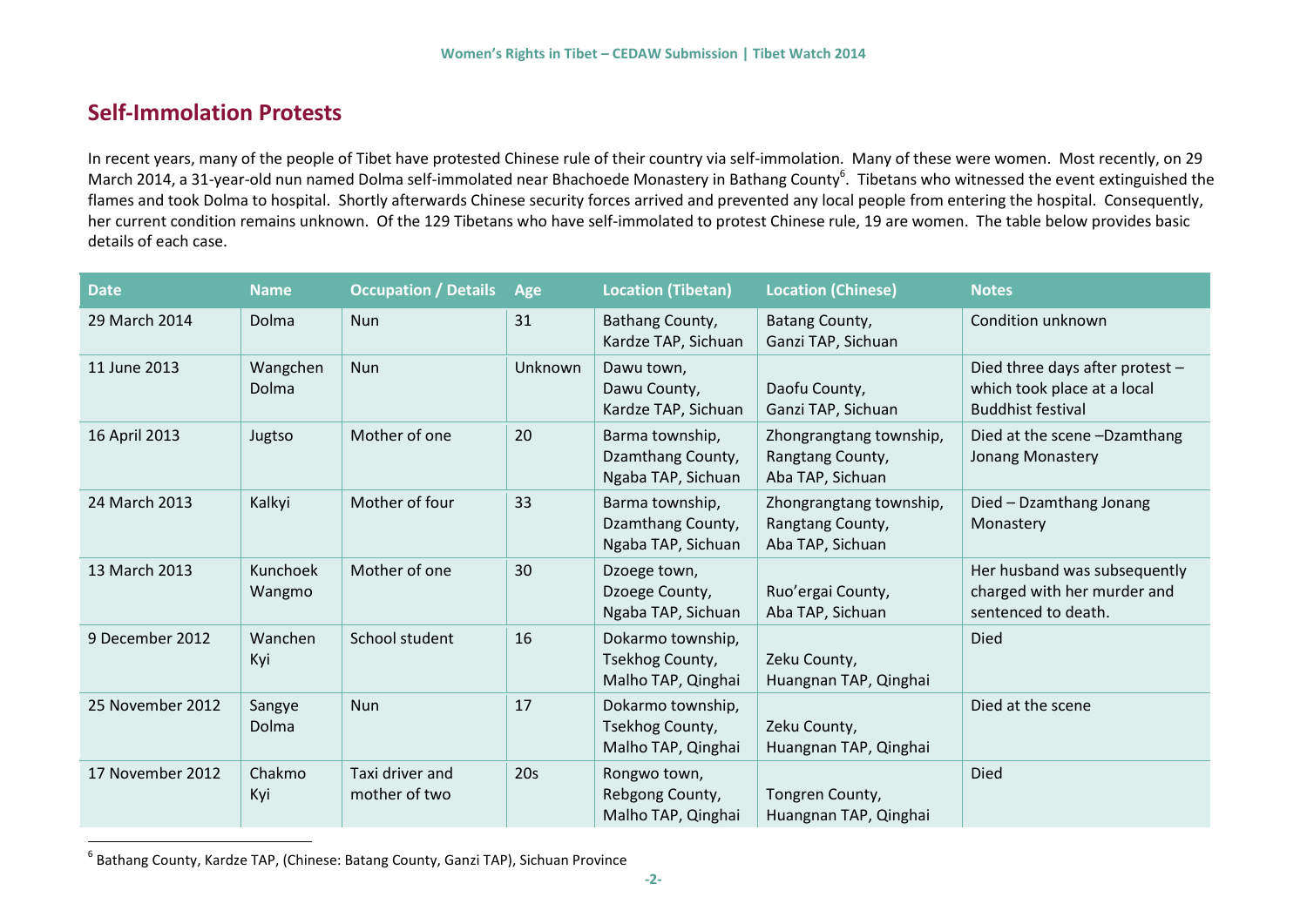| <b>Date</b>       | <b>Name</b>           | <b>Occupation / Details</b> | Age           | <b>Location (Tibetan)</b>                                  | <b>Location (Chinese)</b>                                       | <b>Notes</b>                                                                                     |
|-------------------|-----------------------|-----------------------------|---------------|------------------------------------------------------------|-----------------------------------------------------------------|--------------------------------------------------------------------------------------------------|
| 15 November 2012  | Tingzin<br>Dolma      | Unknown                     | 23            | Rebgong County,<br>Malho TAP, Qinghai                      | Tongren County,<br>Huangnan TAP, Qinghai                        | <b>Died</b><br>The protest took place at Goge<br>Village temple                                  |
| 7 November 2012   | Tamdin<br><b>Tso</b>  | Mother of one               | 23            | Rebgong County,<br>Malho TAP, Qinghai                      | Tongren County,<br>Huangnan TAP, Qinghai                        | Died at the scene - which was<br>her family's winter pasture.                                    |
| 13 September 2012 | Passang<br>Lhamo      | Unknown                     | 62            | <b>Beijing</b>                                             | <b>Beijing</b>                                                  | Believed to have survived -<br>current condition unknown.                                        |
| 8 August 2012     | Dolkar<br>Kyi         | Mother of two               | 26            | Tsoe City,<br>Kanlho TAP, Gansu                            | Hezuo City,<br>Gannan TAP, Gansu                                | Died at the scene $-$<br><b>Tso Monastery</b>                                                    |
| 27 June 2012      | Dekyi<br>Choezom      | Unknown                     | approx.<br>40 | Jyekundo County,<br>Yushu TAP, Qinghai                     | Yushu County,<br>Yushu TAP, Qinghai                             | Believed to have survived -<br>taken away by security forces.                                    |
| 30 May 2012       | Rechok                | Mother of three             | mid-30s       | Barma township,<br>Dzamthang County,<br>Ngaba TAP, Sichuan | Zhongrangtang township,<br>Rangtang County,<br>Aba TAP, Sichuan | Died at the scene - outside<br>Jonang Dzamthang Monastery                                        |
| 24 March 2012     | Rinchen               | Mother of four              | 32            | Ngaba Town,<br>Ngaba County,<br>Ngaba TAP, Sichuan         | Aba County,<br>Aba TAP, Sichuan                                 | Died at the scene $-$ in front of<br>the police station by the main<br>gate into Kirti Monastery |
| 3 March 2012      | <b>Tsering</b><br>Kyi | Student                     | 20            | Machu County,<br>Kanlho TAP, Gansu                         | Maqu County,<br>Gannan TAP, Gansu                               | Died at the scene                                                                                |
| 12 February 2012  | Tenzin<br>Choedon     | Nun                         | 18            | Ngaba Town,<br>Ngaba County,<br>Ngaba TAP, Sichuan         | Aba County,<br>Aba TAP, Sichuan                                 | <b>Died</b>                                                                                      |
| 3 November 2011   | Palden<br>Choetso     | Nun                         | 35            | Dawu town,<br>Dawu County,<br>Kardze TAP, Sichuan          | Daofu County,<br>Ganzi TAP, Sichuan                             | <b>Died</b><br>Protest took place at Chume<br>Bridge in the centre of Dawu                       |
| 17 October 2011   | Tenzin<br>Wangmo      | Nun                         | 20            | Ngaba Town,<br>Ngaba County,<br>Ngaba TAP, Sichuan         | Aba County,<br>Aba TAP, Sichuan                                 | Died<br>Protest took place outside<br>Dechen Chokorling nunnery                                  |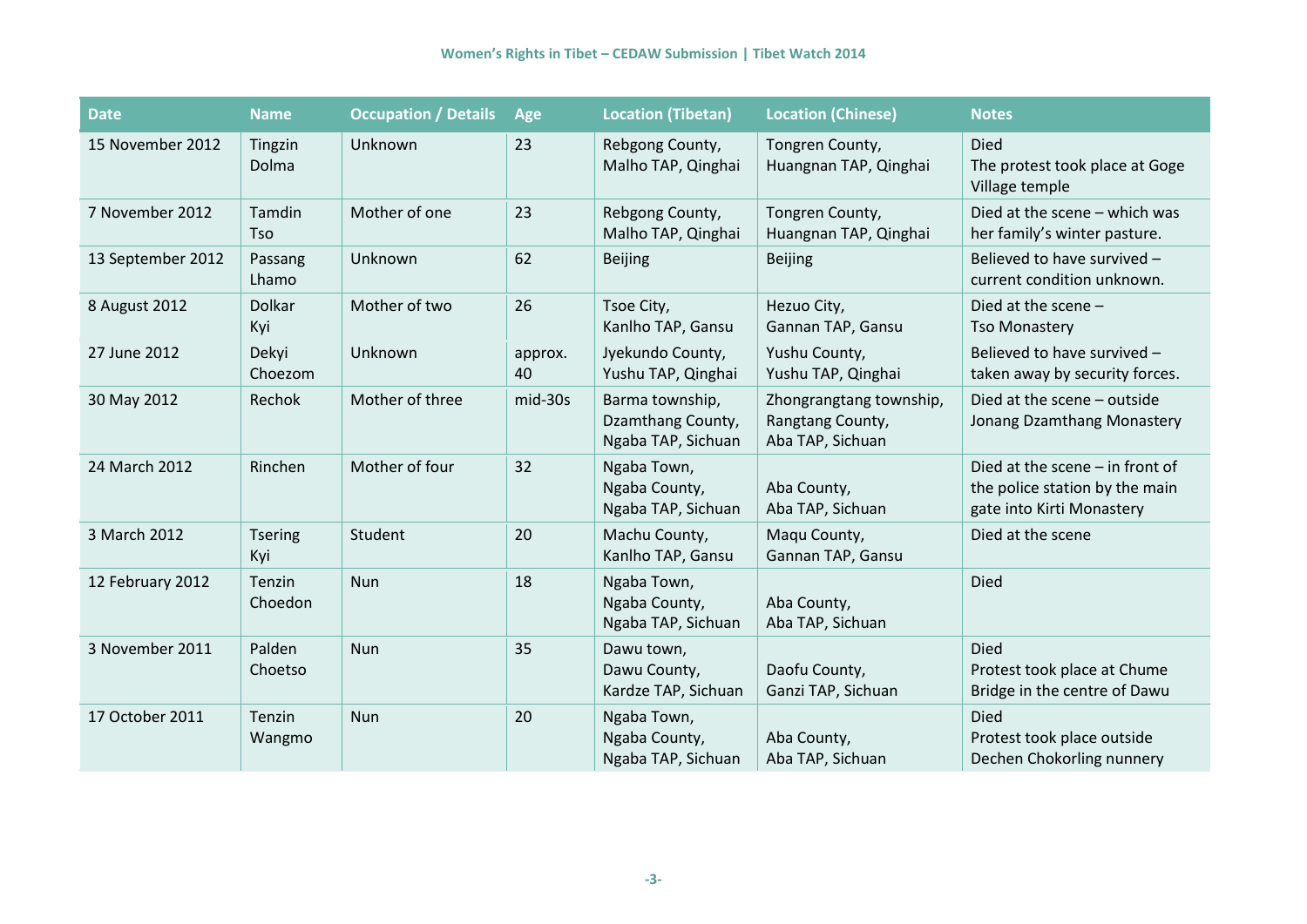# <span id="page-6-0"></span>**Convention Violations**

Tibet Watch would like to bring the following violations of the Convention on the Elimination of All Forms of Discrimination Against Women to the Committee's attention. Tibet is overwhelmingly closed to human rights groups and the media. The ability of the population to interact with the outside world is severely limited and can result in imprisonment for Tibetans who are caught disseminating news of a political nature. Information from Tibet is, therefore, extremely limited. Consequently, Tibet Watch believes that the human rights abuses – both under the Convention on the Elimination of all Forms of Violence Against Women (CEDAW) and under other conventions – that come to light represent only a small fraction of those that actually occur.

#### <span id="page-6-1"></span>**Article 7**

In their submission to the Committee, the Chinese government states that enabling measures for the participation of women in government have been taken and these include the "training of women cadres". This may be a welcome development in much of China but Tibetans generally do not consider themselves to be a part of the Chinese nation. Although there are some Tibetans participating in the local government of the Tibet Autonomous Region (TAR), they are obliged to work within the constraints of the communist system and are unable to represent the local community in a meaningful way. In addition, the participation of individuals in Chinese local government should not be taken as an indication that the Tibetan people in any way endorse China's rule of Tibet.

The Central Tibetan Administration (the Tibetan government in exile) is based in Dharamsala, northern India, and has been there since the Chinese invasion took control of Tibet in 1959. Tibetans within Tibet are, therefore, denied the opportunity to participate in the government of their choice and this fundamental right cannot be replaced by being offered a place in the government of occupation.

The vast majority of Tibetan women have no interest in becoming part of the political apparatus that so brutally represses their country. Tibetans are arrested and imprisoned for the slightest expression of their ethnic or national identity. For this reason, Tibet Watch does not believe that the claims which China makes in its report apply to Tibet.

It should also be noted that the TAR does not enjoy the same autonomy as some other autonomous areas in China, namely, the Special Administrative Regions of Hong Kong and Macau. These areas are classed under the "One China, Two Systems" policy. This allows different laws and standards to be applied within these areas. Under this system, which was agreed with the former colonial powers of Great Britain and Portugal, citizens are afforded a far greater degree of freedom of expression and better human rights than those in Tibet or mainland China. For example, Hong Kong has the Hong Kong Bill of Rights Ordinance, which incorporates the International Covenant on Civil and Political Rights into law. The autonomy granted to the two Special Administrative Regions extends to all the major areas of day-to-day government, with the exception of matters of foreign affairs and defence. The TAR, by contrast, is governed by the same laws as mainland China and even the most basic human rights are not respected.

#### <span id="page-6-2"></span>**Article 9**

1

The women of Tibet are denied the right to their nationality. Chinese nationality is forced upon them, as illustrated recently in Driru County<sup>7</sup> where security personnel attempted to compel Tibetans to fly Chinese flags from their homes. When the local population refused to participate in the enforced show of loyalty and protested, the security forces were sent in. The ensuing clash lasted around three hours and involved the use of gunfire by Chinese forces. A number of people were injured, mostly by beating, and 40 people were arrested.

<sup>7</sup> Driru County, Nagchu Prefecture, (Chinese: Biru County, Naqu Prefecture), TAR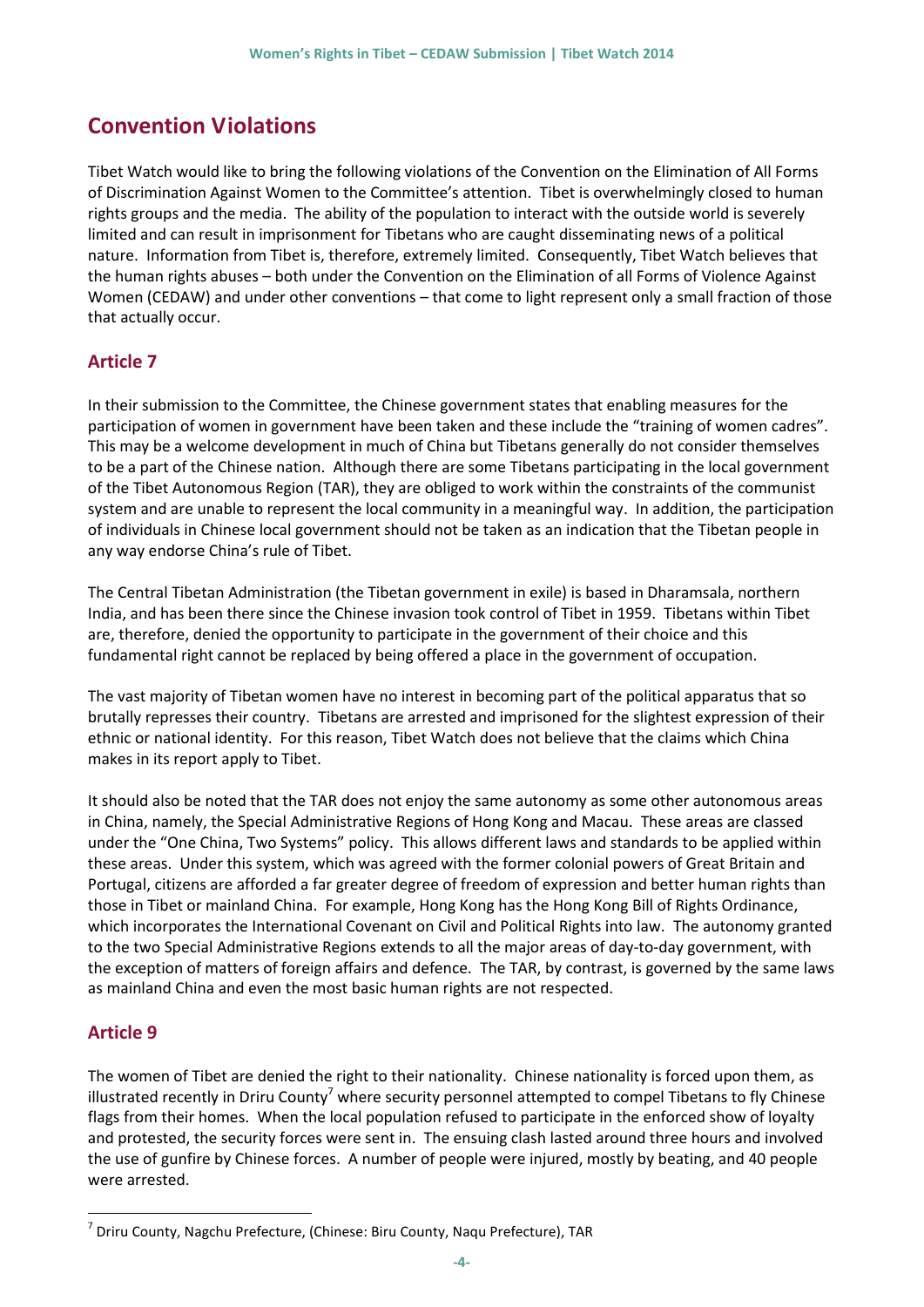The claim (made on page 33 of China's submission) that all men, women and children are free to change their nationality is not born out by the experience of Tibetans. Tibetans have no automatic right to a passport and, indeed, the only passport for which they could apply is a Chinese one. Those who do need or want to travel internationally and take the step of applying for a Chinese passport often encounter difficulties. For example, Tsering Woeser, a Tibetan woman who writes about human rights and other Tibet related issues, is unable to travel outside of China as her application for a passport is continually denied.

"I cannot get a passport, just like many other Tibetans, it is almost unthinkable that this regime that controls us will ever grant us a passport, which should, in actual fact, be a fundamental right that every citizen enjoys. Last year, Lhasa gave out passports to anyone above 60 years of age, albeit only for the period of one week. As a result the office in charge of passports was full of the grey-haired, limping elderly; and it was clear that they were all heading for the foothills of the Himalayas to visit relatives, pay homage to the holy land of Buddhism, as well as to fulfil that dream that no one speaks of but everyone knows. I am sorrowfully thinking that I may have to wait until I am 60 years old until I get hold of a passport."<sup>8</sup>

Most recently, she was denied a passport in March 2013 when she wished to travel to the United States of America to collect an International Women of Courage Award. She has repeatedly applied for a passport over a number of years and been denied every time. Passport applications for Chinese people, however, are normally successful within a few weeks.

Even those Tibetans in possession of a passport are not able to travel freely, however, as their passports can be severely time limited (as noted in the quote above) or revoked at any given time. Therefore, Tibetans often fail to benefit from the advantages of Chinese nationality and are denied the opportunity to travel to other countries or to change this nationality.

#### <span id="page-7-0"></span>**Articles 10 and 11**

As the key issue relating to both articles 10 and 11 is language, we will address these articles together.

Although the Chinese government states that education is free, universal and compulsory for nine years in China, Tibetan children are often prevented from learning in their mother tongue and are, therefore, disadvantaged compared to Chinese children. The issue of language carries through into employment, where Tibetans are required to attain fluency in the language of the occupier in order to access decent employment opportunities.

The freedom to use and develop minority languages is guaranteed under Article 53 of the People's Republic of China's Constitution and China's 1995 Education Act. These measures are strengthened by the Regional Ethnic Autonomy Law. In many areas, however, the Tibetan language is not taught at all in schools, or is retained only as a language subject. Almost all text books are in Chinese, especially for older students.

A Tibetan girl who went to school in Lithang County<sup>9</sup> described how the teacher would treat the Tibetan students in the class differently from the Chinese students: "the teacher would say 'you Tibetans are very stupid and slow.' The Chinese students, especially those who were well connected with the Communist Party, would get praised and lots of encouragement from the teacher but it was easier for them because the classes were all in Chinese."<sup>10</sup>

1

<sup>&</sup>lt;sup>8</sup> "How I Met His Holiness the Dalai Lama Without a Passport", Tsering Woeser, originally published in Tibetan and Chinese on 10 January 2011, translated in English and published by High Peaks Pure Earth on 12 January 2011, http://highpeakspureearth.com/2011/how-i-met-his-holiness-the-dalai-lama-without-a-passport-by-woeser/

<sup>&</sup>lt;sup>9</sup> Lithang County, Kardze TAP, (Chinese: Litang County, Ganzi TAP), Sichuan Province

<sup>&</sup>lt;sup>10</sup> Tibet Watch interview, 2012.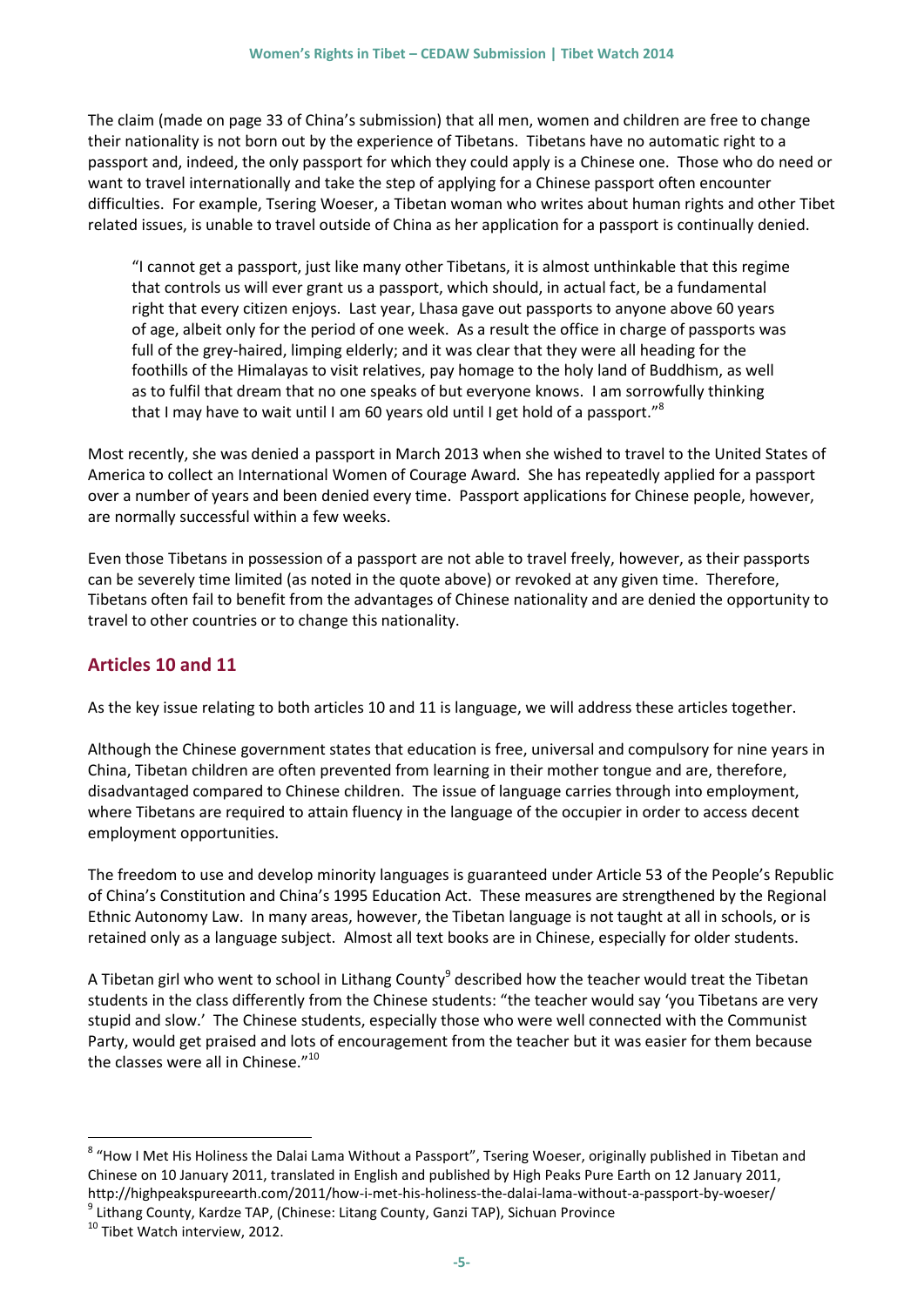The official Chinese explanation for forcing Tibetan students to be educated in Mandarin is that Tibetan is the "language of lamas" or the "language for religion". Chinese officials also claim Tibetan vocabulary is too limited to be suitable for teaching sciences which must, therefore, be taught in Mandarin.<sup>11</sup>

On 3 March 2012, Tsering Kyi, a 20-year-old student, set fire to herself at a vegetable market in Machu County<sup>12</sup>. It is evident that one of the issues she cared passionately about was the curbing of Tibetan language teaching in schools in her area.

"Her political activism began in 2008, when an uprising that broke out in the Tibetan capital, Lhasa, spread into Sichuan, Qinghai and Gansu provinces. Public schools began to restrict the teaching of Tibetan."<sup>13</sup>

"According to family members, she was a thoughtful student whose hard work earned her a place on the school's honor roll. But in 2010, she joined classmates who took to the streets of this dusty county seat to protest the new Chinese-language textbooks and the decision to limit Tibetan to a single class."<sup>14</sup>

Such disadvantages feed through into adult life. For example, Chinese is the working language in hospitals, government offices and the banking industry. Anyone applying for employment in these or similar fields who is not fluent in Chinese is placed at a severe disadvantage.

#### <span id="page-8-0"></span>**Article 13**

1

Tibetan women's access to loans and other financial assistance can be limited by sanctions imposed on the families and communities of those who protest Chinese rule by self-immolation – despite the fact that this amounts to collective punishment.

For example, in Dzoege County<sup>15</sup> the authorities have made public their intention to punish both the families and the communities of those who protest by self-immolation. The authorities issued a notice, dated 28 April 2013, threatening the local community with dire consequences should any further selfimmolations take place. The document was entitled Notification on the Provisional Regulation of the Work Against Self-immolation and issued by Dzoege County People's Government. The notice was published in both Chinese and Tibetan.

For the families of self-immolators, the threatened measures included (but were not limited to):

- Restrictions on access to certain jobs;
- Disqualification from policies "benefitting the people" for three years;
- Refusal of loans for three years and the calling in of any outstanding loans; and
- Loss of the right to cultivate land.

Since the majority of those carrying out self-immolation are male, these measures disproportionally affect the female family members they leave behind.

A similar notice was issued in Malho TAP following a number of self-immolations in Rebgong County<sup>16</sup>. The notice outlined the range of punitive measures which should be taken in relation to self-immolation protests. The first instruction set out in the notice was: "Every region, every department, and every unit

<sup>11</sup> "Forked tongue: Tibetan language under attack", Free Tibet, published 2008

<sup>&</sup>lt;sup>12</sup> Machu County, Kanlho TAP, (Chinese: Maqu County, Gannan TAP), Gansu Province

<sup>13</sup> "Self-immolations in Tibet Show No Sign of Slowing", Los Angeles Times, 10 March 2012

<sup>&</sup>lt;sup>14</sup> "Tibetan Self-Immolations Rise as China Tightens Grip", New York Times, 22 March 2012

<sup>&</sup>lt;sup>15</sup> Dzoege County, Ngaba TAP, (Chinese: Ruo'ergai County, Aba TAP), Sichuan Province

<sup>&</sup>lt;sup>16</sup> Rebgong County, Malho TAP, (Chinese: Tongren County, Huangnan TAP), Qinghai Province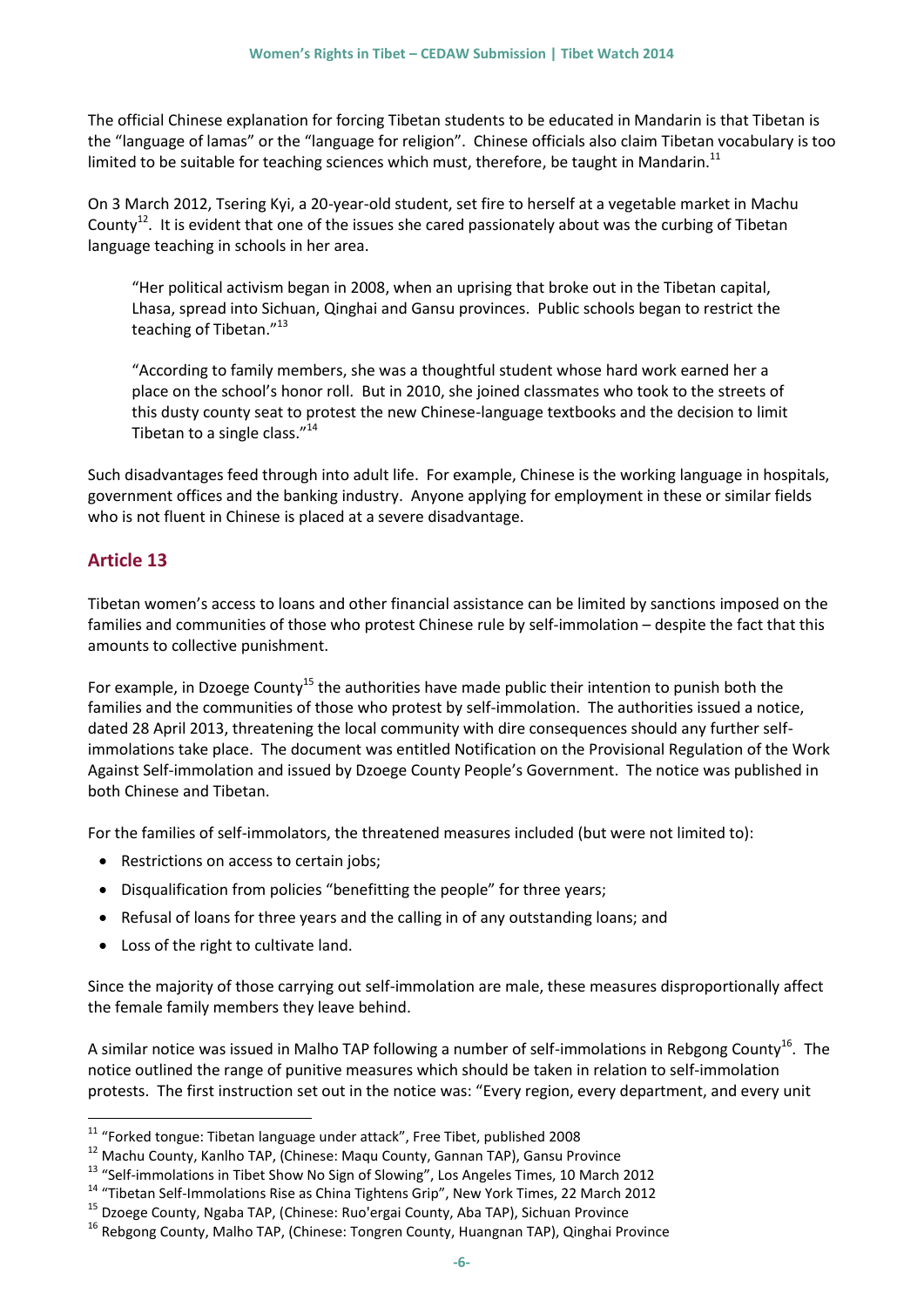should instantly adopt measure to cancel the basic living allowances, relief and all other policy benefit for the people enjoying by the relatives of the person 'self-immolated'."<sup>17</sup> The notice was issued by Malho Prefecture Committee Office of Communist Party and dated 14 November 2012.

The right to a cultural life is severely restricted for Tibetan women. Any woman expressing her Tibetan identity in a cultural manner risks being arrested, imprisoned and tortured. For example, K, a single mother of three, was arrested in Driru County<sup>18</sup> on 13 October 2013 for allegedly having pictures of the Dalai Lama and Tibetan songs on her mobile phone. The local police told her family they could not provide any information regarding the reason for her arrest, her whereabouts or her condition. Tibet Watch later confirmed that K has now been released from detention. However, the situation of many other political prisoners from Driru County, including several women, remains unknown.

Tibetan women who actively participate in cultural life are forced to curb their activities. KL, a 30-year-old Tibetan nun and bard singer of the traditional Tibetan epic "Gesar", was arrested on 26 August 2014. Following the arrest authorities searched her house and confiscated her mobile phone and other belongings. $19$  Her whereabouts remain unknown at the time of writing.

Events expressing Tibetan culture are suppressed. In February 2014, a Tibetan language competition, designed to promote the use of 'pure' Tibetan, was forcibly cancelled by the Chinese authorities in Muge Norwa town, Zungchu County<sup>20</sup>. The event was intended to celebrate International Mother Language Day, established by the United Nations in 2000. The event organisers were instructed to cancel the event on the grounds that it had "political implications" and that "the Tibetan language had words that could be used to express opposition to Chinese rule".<sup>21</sup>

Tibetan female writers are subject to surveillance and often detained for their views. On 23 August 2014, a female student and blogger DT was arrested by authorities in Dzatoe County<sup>22</sup>. DT was accused of violating internet regulations by blogging about politically sensitive issues. She had been writing Chinese language essays on websites and social media sites and was arrested soon after posting an article titled "The living condition of local Tibetans in Kyegundo<sup>23</sup> and how local Chinese officials have failed to look after the welfare of local Tibetans". DT's whereabouts and condition remain unknown at the time of writing.

The Tibetan writer and blogger Tsering Woeser, mentioned above, has been repeatedly placed under house arrest to prevent her from taking part in cultural or other events. Most recently she was placed under house arrest in her home in July 2014 to prevent her from taking up an invitation to the Embassy of the United States in Beijing. She had previously been placed under house arrest in June 2013 to prevent her taking part in any events commemorating the  $24<sup>th</sup>$  anniversary of the massacre in Tiananmen Square.

#### <span id="page-9-0"></span>**Article 14**

<u>.</u>

The rights of rural women in Tibet are not respected. Consultations are rare and, when carried out, meaningless. Disputes are not addressed by the authorities and agreements are not honoured.

<sup>&</sup>lt;sup>17</sup> Translation by Tibet Watch staff

<sup>&</sup>lt;sup>18</sup> Driru County, Nagchu Prefecture, (Chinese: Biru County, Naqu Prefecture), TAR

<sup>19</sup> "China Arrests Tibetan Nun from Amdo Golog", Voice of America, 29 August 2014.

<sup>&</sup>lt;sup>20</sup> Muge Norwa town, Zungchu County, Ngaba TAP, (Chinese: Songpan County, Aba TAP), Sichuan Province

<sup>&</sup>lt;sup>21</sup> "Tibet language promotion event blocked by China", Radio Free Tibet, 22 April 2014

<sup>&</sup>lt;sup>22</sup> Dzatoe County, Yushu TAP, (Chinese: Zaduo County, Yushu TAP), Qinghai Province

<sup>&</sup>lt;sup>23</sup> Also known as Jyekundo, in Yushu TAP, Qinghai Province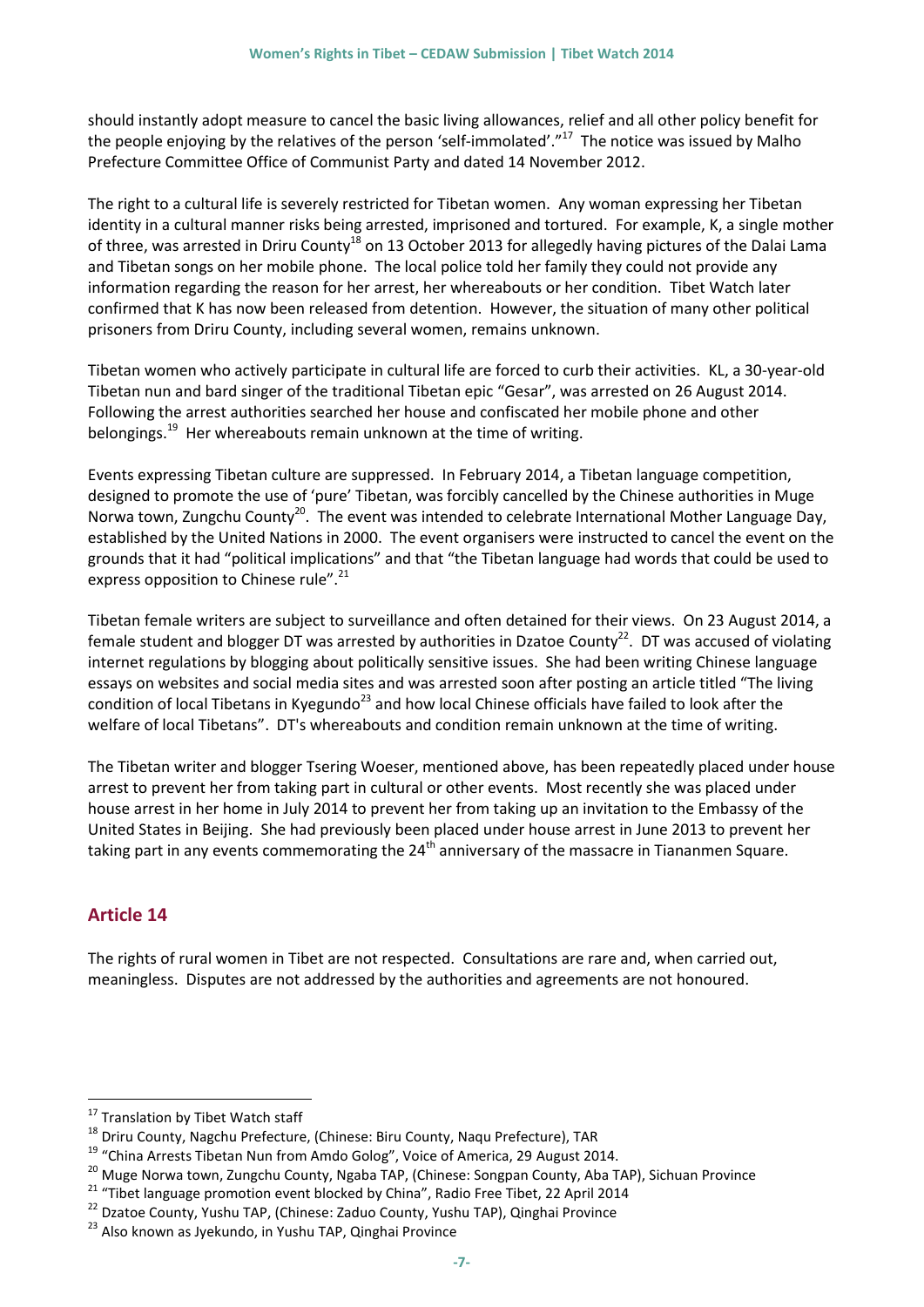For example, sixteen Tibetan women in their 80s staged a sit-in protest at a construction site in Ngaba County<sup>24</sup> from 17 September to 20 October 2013. The sit-in ended when the protestors were threatened with arrest by the police and the women's grievances remain unaddressed by the authorities.

The dispute originated in June 1986 when the local government seized farmlands belonging to 16 families and used the land for construction of a meat factory, promising that in return a member of each family would get a job in the plant. However, the jobs did not materialise and the families were given a meagre sum of just over 10,000 Yuan (USD 1,625) in compensation. The 16 families appealed to the local government to solve the issue in 1988 and again in 1990, but to no avail. The government of the county has now sold the meat factory for commercial re-development.

On 13 September 2012, a 62-year-old Tibetan woman named Passang Lhamo set herself alight in Beijing in protest against illegal land-grabbing in her area of Jyekundo<sup>25</sup>. Following the earthquake of 2010, authorities had taken her ancestral land and she had received no help or compensation. Despite repeated appeals to the central authorities in Beijing, no resolution was forthcoming and she travelled to Beijing to carry out her protest.<sup>26</sup>

Women in nomadic communities are particularly at risk of having their rights under CEDAW violated. In recent years, the Chinese government has implemented a policy of mass resettlement of nomadic communities, regardless of the will or best interests of the communities concerned. Nomadic resettlement adversely affects women as their traditional role and the traditional family structure is affected. The new uniform sized houses that nomads are coerced into building for their sedentarisation are often too small for the traditionally large nomad families and their livestock. This impacts on future personal choices affecting women, such as the size of their family and what work they will do as they are shifted from an agricultural sector to a commercial or service sector with limited opportunities.

Raising yaks and other livestock has been a way of life in Tibet for centuries. Nomadic herders used to range across the Tibetan plateau, using their intimate knowledge of the landscape to find the best grazing for their animals and support their families and communities. This sustainable way of life has been destroyed by China's resettlement policy, with hundreds of thousands of nomads being forced off the land and moved into urban settlements where they face poverty, unemployment and social exclusion.

According to a recent Human Rights Watch report, "The scale and speed at which the Tibetan rural population is being remodeled by these policies is unprecedented in the post-Mao era."<sup>27</sup> The report goes on to quote official figures from the 'Comfortable Housing' policy which state that two million people, more than two-thirds of the entire population of the TAR, were moved into new houses or required to rebuild their own houses between 2006 and 2012. Some were relocated a considerable distance from their original homes. The Chinese government further notes that it intends to rehouse 180,000 more by 2015.

Human Rights Watch also report that, in Qinghai Province, on the eastern side of the Tibetan plateau, China has "relocated and settled 300,000 nomadic herders since the early 2000s under "Environmental Migration" schemes, and has said it intends to sedentarize 113,000 more by the end of 2013. By then, 90 percent of the herder population of the province will have been sedentarized."

1

<sup>&</sup>lt;sup>24</sup> Ngaba County, Ngaba TAP, (Chinese: Aba County, Aba TAP), Sichuan Province

<sup>25</sup> Jyekundo County, Yushu TAP, (Chinese: Yushu County, Yushu TAP), Qinghai Province

<sup>&</sup>lt;sup>26</sup> Tibet Watch interview, September 2012

<sup>&</sup>lt;sup>27</sup> "They Say We Should Be Grateful": Mass Rehousing and Relocation Programs in Tibetan Areas of China, Human Rights Watch, June 2013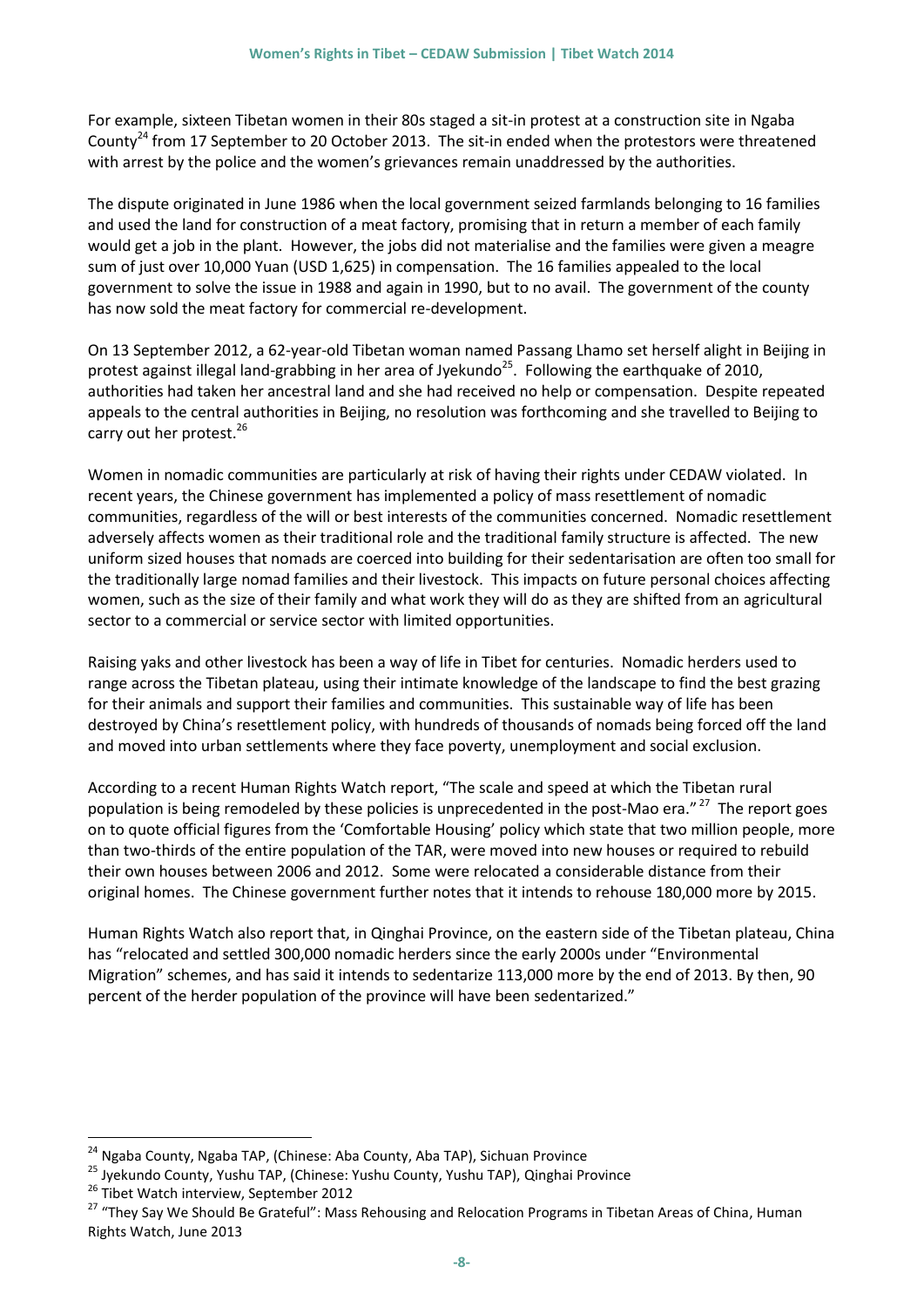#### <span id="page-11-0"></span>**Article 16**

1

China has recently embarked on a policy of encouraging – via various incentives – Tibetans to marry Chinese.<sup>28</sup> The policy is clearly discriminatory since it denies Tibetans who marry their fellow Tibetans the same advantages offered by the state. It is also deeply disturbing that the Chinese government is utilising marriage as a political tool and a means of diluting Tibetan nationality and culture.

In June, China's highest official in the TAR, Chen Quanguo, staged a photo opportunity with 19 mixed race families. Chen was quoted as stating that the government must "actively promote" mixed race marriages. He then went on to praise mixed race marriages as a way of celebrating "the great motherland, Chinese as a people [and] Chinese culture".<sup>29</sup>

A report by the Communist Party's research office in Tibet was quoted in the media as finding that mixed marriages have increased annually for the past five years, from 666 couples in 2008 to 4,795 couples in 2013.<sup>30</sup> While avoiding specifics, the report attributed the growth to favourable policies in areas such as social security, reproductive rights, vacations, prizes and special treatment for children born from such marriages, including education, employment and Communist Party membership. One of the policy's requirements, however, is that mixed race couples must determine early on whether their children should be designated as Tibetan or Chinese in official registers.

Many Tibetans are deeply concerned about the impact this policy will have on Tibetan culture and identity. Furthermore, some Tibetan women now feel pressure to make decisions about marriage and family based on economic considerations.

<sup>&</sup>lt;sup>28</sup> First reported in official Chinese state media Tibet Daily: http://epaper.chinatibetnews.com/xzrb/html/2014-08/05/content\_559917.htm

<sup>&</sup>lt;sup>29</sup> "China promotes mixed race marriages in Tibet as way to achieve 'unity'", The Washington Post, 16 August 2014  $30$  Ibid.